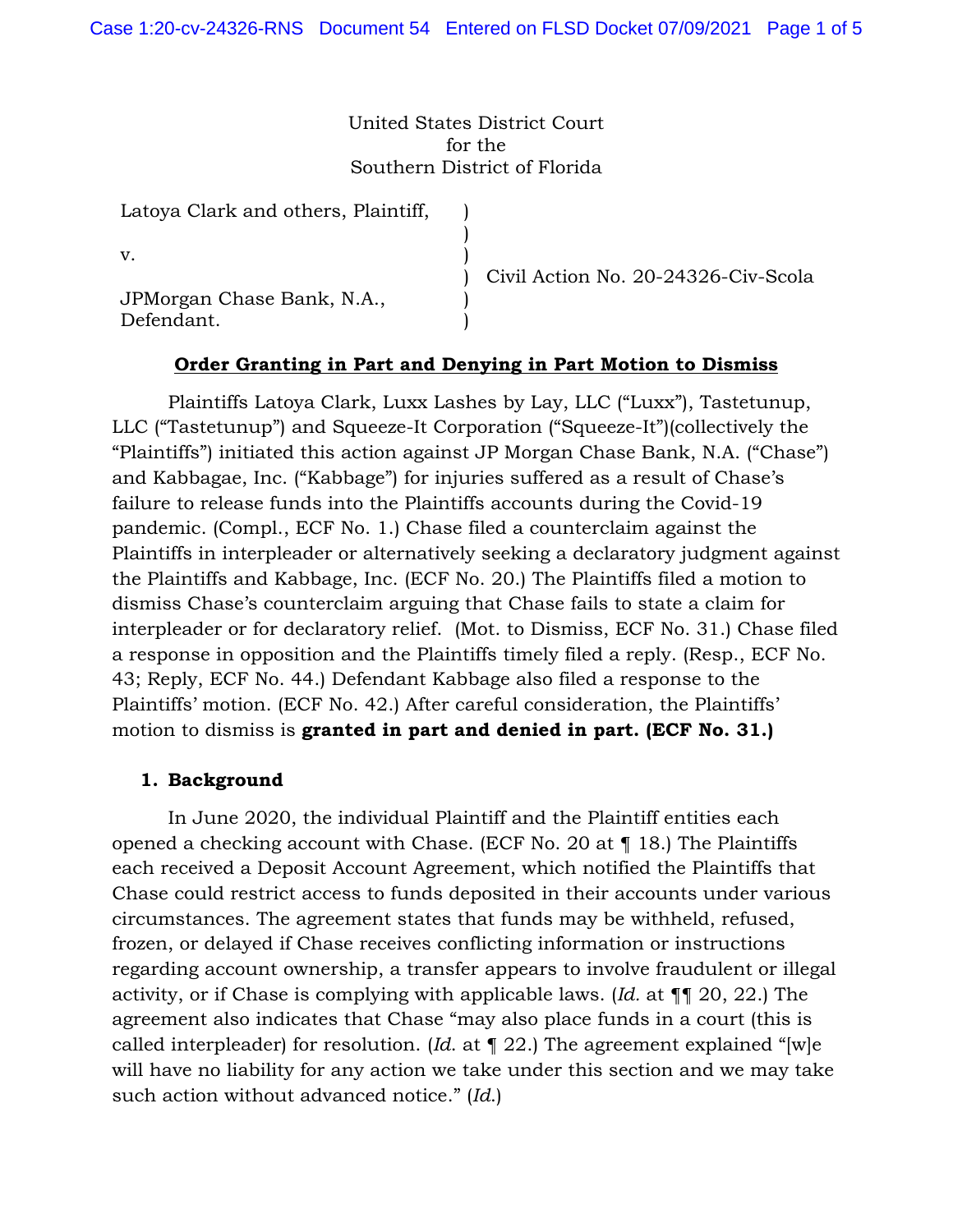Earlier in the year, the Plaintiff entities applied for financial assistance under the Paycheck Protection Program (the "PPP") and the Small Business Administration ("SBA"). (*Id*. at ¶ 13.) The PPP eligibility requirements include that businesses must have been impacted by Covid-19 as of February 15, 2020 and that applicants certify that funds will be used for approved purposes only. (*Id*. at ¶ 14.) The three businesses were approved to receive financial assistance loans, which were deposited into their respective Chase accounts. On June 27, 2020, Luxx Lashes received a deposit into its account in the amount of \$418,803. (*Id*. at ¶ 25.) On July 1, 2020, Tastetunup received a deposit in the amount of \$132,400 and Squeeze-It received a deposit in the amount of \$451,000. (*Id*.) Then on July 9, 2020, an additional \$10,000 was deposited into Tastetunup's account. (*Id*.) All three loans were originated by a third party Kabbage, Inc. (*Id.* at ¶ 27.)

 After the loans were deposited, Chase learned concerning information about the Plaintiff entities. (*Id.* ¶ 28.) None of the entities had been established or active by February 15, 2020, the cutoff date for eligibility for PPP loans. Tastetunup, although established, was not active on February 15, 2020, and was not reinstated as an active company until April 21, 2021. (*Id.* ¶ 29.) Squeeze-It was not incorporated until April 27, 2021. (*Id*. ¶ 30.) And Luxx was not incorporated until May 12, 2021. (*Id*. ¶ at 31.) Chase contacted the Plaintiffs to seek additional information on all three business accounts. (*Id*. at ¶ 33.) Simultaneously, Chase restricted the related accounts, including the individual Plaintiff's account. (*Id*.) The Plaintiffs failed to provide the information requested by Chase, specifically, information showing that the businesses were in operation before February 15, 2020. (*Id*. at ¶ 35.) The information the Plaintiffs did provide raised additional concerns. For example, the Plaintiffs submitted letters to Chase identifying employer identification numbers and dates of incorporation for the three companies that are inconsistent with the information provided by the Florida Division of Corporations. (*Id.* at ¶ 36.) Due to these inconsistences, Chase limited the Plaintiffs' access to the subject accounts and restricted the Plaintiffs from accessing the loan funds therein. Chase remains in possession of the funds at issue.

 The Plaintiffs initiated this action against Chase for harm sustained as a result of Chase's restriction of the accounts. (ECF No. 1.) The Plaintiffs allege claims for: violations of the Expedited Funds Availability Act, 12 U.S.C. § 4001 (Count I); gross negligence (Count II); discrimination in violation of 42 U.S.C. § 1981 (Count III); breach of contract (Count IV); injunctive relief (Count V); and declaratory judgment (Count VI). In addition to answering the Plaintiffs' complaint, Chase also filed a counterclaim for interpleader against the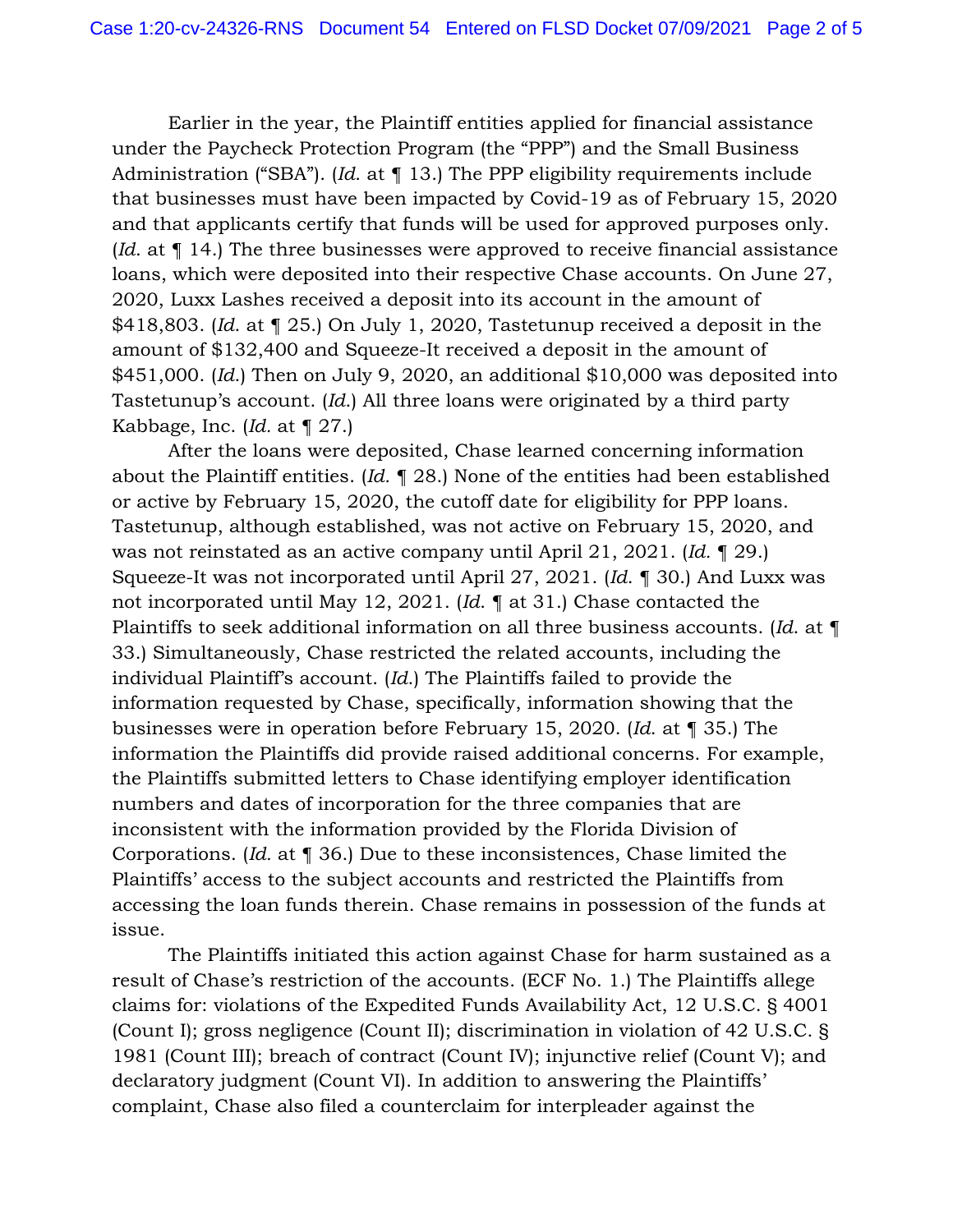Plaintiffs and Kabbage. (ECF No. 20.) Chase represents that it is unsure of how to disburse the funds and seeks to avoid claims from Kabbage. Chase claims that both the Plaintiffs and Kabbage may have a valid claim to the monies in the Chase accounts. Chase alleges that if it disburses the funds to the Plaintiffs despite its perceived inconsistencies in their paperwork, Chase would be open to claims from Kabbage (in addition to those raised by the Plaintiffs). Chase seeks a final judgment relieving it of any liability regarding the funds at issue, instruction to release the funds from the three accounts to be deposited with the Clerk of the Court until it is decided whether the Plaintiffs are the rightful owners of those monies. Alternatively, Chase seeks declaratory judgment instructing Chase with how to handle or disburse the funds.

 The Plaintiffs have filed a motion to dismiss Chase's counterclaim on the grounds that it has not stated either a claim for interpleader or declaratory judgment. After careful consideration, the Plaintiffs' motion is granted in part and denied in part. The motion is granted with respect to Chase's claim for declaratory judgment. The motion is denied as it pertains to Chase's claim for interpleader. The Court will not discharge Chase from this action because factual issues remain with respect to the Plaintiffs' claims against Chase. Lastly, because the parties agree the funds should be deposited with the Clerk of the Court, the Court grants Chase's request to deposit the funds at issue into the Court's registry.

## **2. Legal Standard**

 "A motion to dismiss a counterclaim under Rule 12(b)(6) "is evaluated in the same manner as a motion to dismiss a complaint." *Frank v. Rockhill Ins. Co.*, No. 2:18-CV-162-FTM-99CM, 2018 WL 5619325, at \*1 (M.D. Fla. Oct. 30, 2018). When considering a motion to dismiss under Rule 12(b)(6), the Court must accept all of a complaint's well-pled factual allegations as true, construing them in the light most favorable to the plaintiff. *Pielage v. McConnell*, 516 F.3d 1282, 1284 (11th Cir. 2008). Under Rule 8(a)(2) of the Federal Rules of Civil Procedure, a pleading need only contain "a short and plain statement of the claim showing that the pleader is entitled to relief." Though the Rule does not require detailed factual allegations, it does require "sufficient factual matter, accepted as true, to state a claim to relief that is plausible on its face." *Ashcroft v. Iqbal*, 556 U.S. 662, 678 (2009) (brackets, internal citation, and internal quotation marks omitted). "A claim has facial plausibility when the plaintiff pleads factual content that allows the court to draw the reasonable inference that the defendant is liable for the misconduct alleged." *Id.* (citing *Bell Atlantic Corp. v. Twombly*, 550 U.S. 544, 556 (2007)).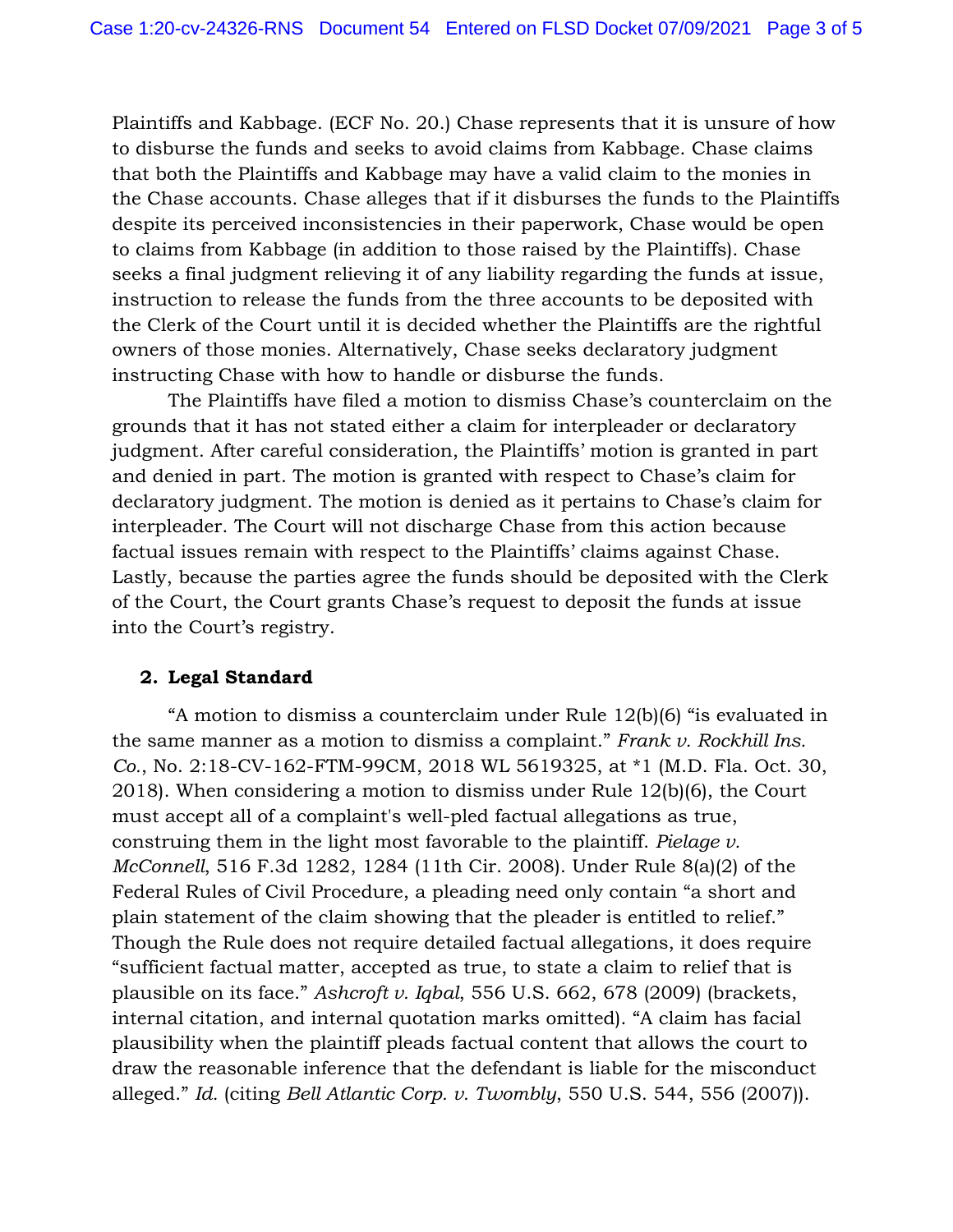"Threadbare recitals of the elements of a cause of action, supported by mere conclusory statements, do not suffice." *Id.* So a pleading that offers mere "labels and conclusions" or "a formulaic recitation of the elements of a cause of action" will be dismissed. *Id.*

# **3. Analysis**

 As a preliminary matter, the Court grants the Plaintiffs' motion regarding Chase's claim for declaratory relief because it is duplicative of its interpleader claim. *See Cf McBride v. McMillian*, No. 1:15-CV-0815-AT, 2015 WL 13310486, at \*2 (N.D. Ga. Nov. 4, 2015), *aff'd,* 679 F. App'x 869 (11th Cir. 2017). In both counts, Chase seeks a determination of whether the funds should be distributed to the Plaintiffs or returned to Kabbage because either option could result in liability. (ECF No. 20 at ¶¶ 47, 48, 56, 57.) Accordingly, the Plaintiffs' motion is granted on this point.

 Turning to Chase's interpleader claim, the Court finds that Chase has met its burden at the pleading stage. Chase has sufficiently stated that it is possibly subject to claims from the Plaintiffs and from Kabbage. Indeed, the Plaintiffs have filed their claims and Kabbage, in its response to the counterclaim, admitted that it may be entitled and seek return of some of the funds at issue. (ECF No. 42 at ¶ 40.) *Stevens v. AGC Life Ins. Co.*, No. 13- 62276-CIV, 2014 WL 11706424, at \*2 (S.D. Fla. Mar. 12, 2014) (Scola, J.) (denying motion to dismiss interpleader counterclaim because the defendant insurance company had sufficiently stated it could be subjected to multiple claims from purported beneficiaries).

 The Plaintiffs argue that Chase has misunderstood the allegations of their complaint and interpleader is improper because Chase may be liable to the Plaintiffs for the mishandling of the subject monies. The Plaintiffs' first argument is rejected because the Court evaluates the motion to dismiss based on the allegations raised in the interpleader complaint not in those raised in the Plaintiffs' complaint. *Stevens*, 2014 WL 11706424, at \*2. Next, interpleader is not improper simply because Chase may be liable to the Plaintiffs. *Hauger v. John Hancock Life Ins. Co., (USA)*, No. 8:07CV1711T-EAJ, 2008 WL 341432, at \*3 (M.D. Fla. Feb. 5, 2008) (Jenkins, J.) (finding that interpleader action was proper even though the party filing a counterclaim in interpleader might be liable to the plaintiff under a tort theory). Accordingly, the motion to dismiss is denied.

 However, Chase will not be discharged from this action because it may be independently liable to the Plaintiffs. *Id.*; *Jackson Nat'l Life Ins. Co. v. Sun Coast Tr. Co., Inc.*, No. 8:18-CV-1401-23AAS, 2019 WL 1787491, at \*4 (M.D.